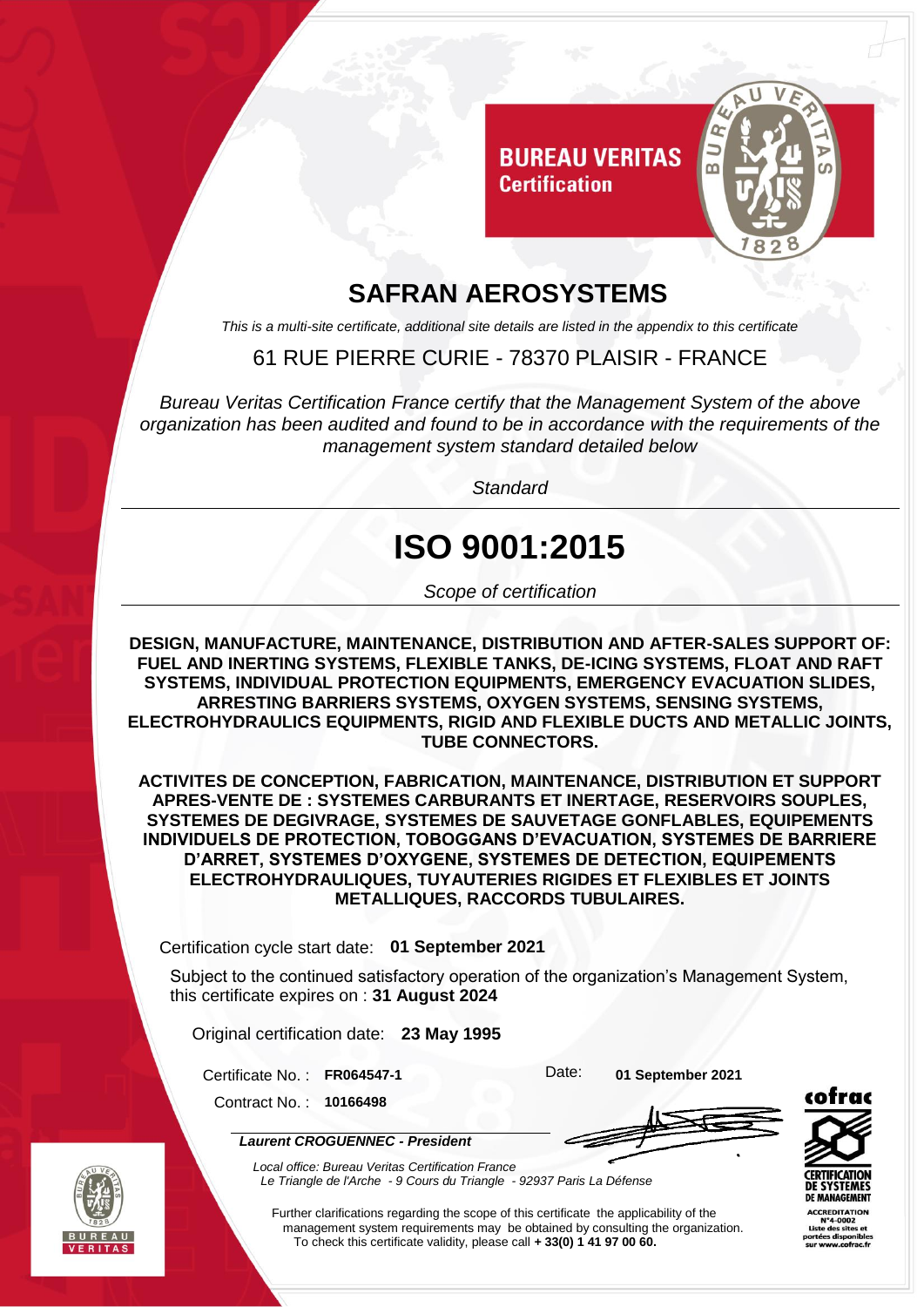

### **APPENDIX**

#### **SAFRAN AEROSYSTEMS**

*Standard*

# **ISO 9001:2015**

#### *Scope of certification*

| <b>Site</b>                                                      | <b>Address</b>                                                           | <b>Scope</b>                                                                                                                                 |
|------------------------------------------------------------------|--------------------------------------------------------------------------|----------------------------------------------------------------------------------------------------------------------------------------------|
| <b>PLAISIR HEADQUARTERS</b><br>(SAFRAN AEROSYSTEMS)              | <b>61 RUE PIERRE CURIE</b><br>78370 PLAISIR<br><b>FRANCE</b>             | CENTRAL FUNCTIONS, MANAGEMENT OF<br>THE COMPANY'S BUSINESS UNITS                                                                             |
| <b>PLAISIR</b><br>(SAFRAN AEROSYSTEMS<br><b>SERVICES EUROPE)</b> | 61 RUE PIERRE CURIE<br>78370 PLAISIR<br><b>FRANCE</b>                    | DISTRIBUTION, MAINTENANCE AND AFTER-<br><b>SALES SUPPORT FOR AEROSPACE AND</b><br><b>DEFENSE</b>                                             |
| <b>PLAISIR</b><br>(SAFRAN AEROTECHNICS)                          | <b>61 RUE PIERRE CURIE</b><br>78370 PLAISIR<br><b>IFRANCE</b>            | DESIGN, DEVELOPMENT, PRODUCTION,<br>MAINTENANCE AND SUPPLY OF OXYGEN<br>SYSTEMS, FUEL SENSING AND SYSTEM<br><b>MANAGEMENT</b>                |
| <b>IMERPINS</b>                                                  | 292 RUE DE LA GARGOUSSE<br>16100 MERPINS<br><b>FRANCE</b>                | DESIGN, MANUFACTURE AND MAINTENANCE<br>OF: ARRESTING BARRIERS SYSTEMS FOR<br>AEROSPACE AND DEFENSE                                           |
| <b>CAUDEBEC</b>                                                  | <b>4 RUE LESAGE MAILLE</b><br>76320 CAUDEBEC LES ELBEUF<br><b>FRANCE</b> | DESIGN, MANUFACTURE AND MAINTENANCE<br>OF : FUEL SYSTEMS, FLEXIBLE TANKS, DE-<br>ICING SYSTEMS, FOR AEROSPACE AND<br><b>DEFENSE</b>          |
| COGNAC                                                           | 58 RUE DE SEGONZAC<br>BP81 16106 COGNAC CEDEX<br><b>FRANCE</b>           | DESIGN, MANUFACTURE AND MAINTENANCE<br>OF: INDIVIDUAL PROTECTION EQUIPMENTS,<br><b>FLOATS AND RAFTS SYSTEMS FOR</b><br>AEROSPACE AND DEFENSE |
| <b>TREMBLAY</b>                                                  | 86 ROUTE DE ROISSY<br>93290 TREMBLAY EN FRANCE<br><b>FRANCE</b>          | <b>DISTRIBUTION FOR AEROSPACE</b>                                                                                                            |

Certificate No. : **FR064547-1** Date: **01 September 2021**

Contract No. : **10166498**

*Laurent CROGUENNEC - President*



*Local office: Bureau Veritas Certification France Le Triangle de l'Arche - 9 Cours du Triangle - 92937 Paris La Défense* 

Further clarifications regarding the scope of this certificate the applicability of the management system requirements may be obtained by consulting the organization. To check this certificate validity, please call **+ 33(0) 1 41 97 00 60.**



**ACCREDITATION**<br>N°4-0002 Liste des sites et<br>ortées disponible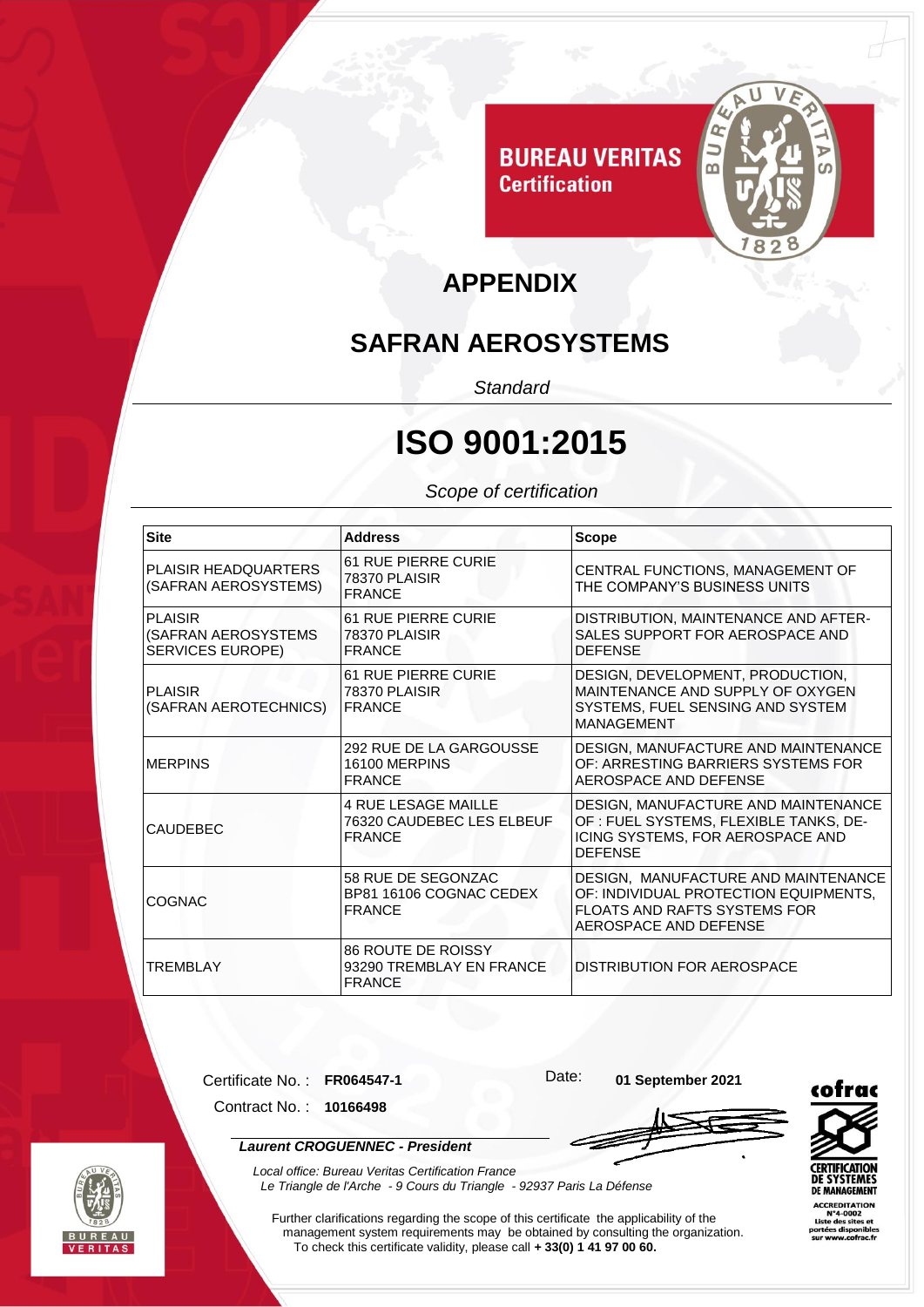

#### **APPENDIX**

#### **SAFRAN AEROSYSTEMS**

*Standard*

## **ISO 9001:2015**

*Scope of certification*

| <b>Site</b>                        | <b>Address</b>                                                                                                                 | <b>Scope</b>                                                                                                                                                                         |
|------------------------------------|--------------------------------------------------------------------------------------------------------------------------------|--------------------------------------------------------------------------------------------------------------------------------------------------------------------------------------|
| <b>ROISSY PN2</b>                  | <b>IMMEUBLE BUSINESS PARK</b><br><b>BATIMENT B3</b><br>165 RUE DE LA BELLE ETOILE<br>95700 ROISSY EN FRANCE<br><b>FRANCE</b>   | MAINTENANCE AND AFTER-SALES SUPPORT OF<br>ACTUATIONS, COCKPIT AND LIGHTING SYSTEMS, IN<br>FLIGHT ENTERTAINMENT AND WATER AND WASTE<br>SYSTEMS FOR AEROSPACE AND DEFENSE              |
| <b>ARS</b>                         | ZA DE CHEZ DEXMIER<br>16130 ARS<br><b>FRANCE</b>                                                                               | MAINTENANCE AND AFTER-SALES SUPPORT OF<br>EVACUATION, FLOATS, RAFTS AND OXYGEN<br>SYSTEMS FOR AEROSPACE AND DEFENSE                                                                  |
| <b>DUBAI</b>                       | PLOT NO: DLC-CL-1-WB14 & WB15<br><b>DUBAI WORLD CENTRAL FREE</b><br><b>ZONE</b><br><b>DUBAI 644324</b><br>UNITED ARAB EMIRATES | DISTRIBUTION, MAINTENANCE AND AFTER-SALES<br>SUPPORT OF ACTUATION, AVIONICS, SEATS,<br>ELECTRICAL, OXYGEN AND EVACUATION SYSTEMS<br><b>FOR AEROSPACE</b>                             |
| <b>BRAINTREE</b>                   | <b>UNIT 610 &amp; UNIT 630</b><br>SKYLINE 120 - AVENUE WEST<br><b>BRAINTREE CM77 7AA</b><br><b>UNITED KINGDOM</b>              | DISTRIBUTION, MAINTENANCE AND AFTER-SALES<br>SUPPORT OF EVACUATION, FLOATS, RAFTS,<br>OXYGEN AND WATER AND WASTE SYSTEMS,<br>SEATS, OF CABIN COMPONENTS FOR AEROSPACE<br>AND DEFENSE |
| <b>BESANCON</b><br>(Oxygen Europe) | <b>3 RUE LAFAYETTE</b><br>25043 BESANCON CEDEX<br><b>FRANCE</b>                                                                | PRODUCTION AND SUPPLY OF OXYGEN SYSTEMS.                                                                                                                                             |
| ROCHE-LA-<br><b>MOLIÈRE</b>        | <b>BOULEVARD SAGNAT</b><br>42230 ROCHE LA MOLIERE<br><b>FRANCE</b>                                                             | DESIGN, DEVELOPMENT, PRODUCTION,<br>MAINTENANCE AND SUPPLY OF FUEL AND<br><b>INERTING SYSTEMS</b>                                                                                    |

Certificate No. : **FR064547-1** Date: **01 September 2021**

Contract No. : **10166498**

*Laurent CROGUENNEC - President*



*Local office: Bureau Veritas Certification France Le Triangle de l'Arche - 9 Cours du Triangle - 92937 Paris La Défense*  **CERTIFI DE SYSTEMES DE MANAGEMENT ACCREDITATION** 

te des sites et

Further clarifications regarding the scope of this certificate the applicability of the management system requirements may be obtained by consulting the organization. To check this certificate validity, please call **+ 33(0) 1 41 97 00 60.**